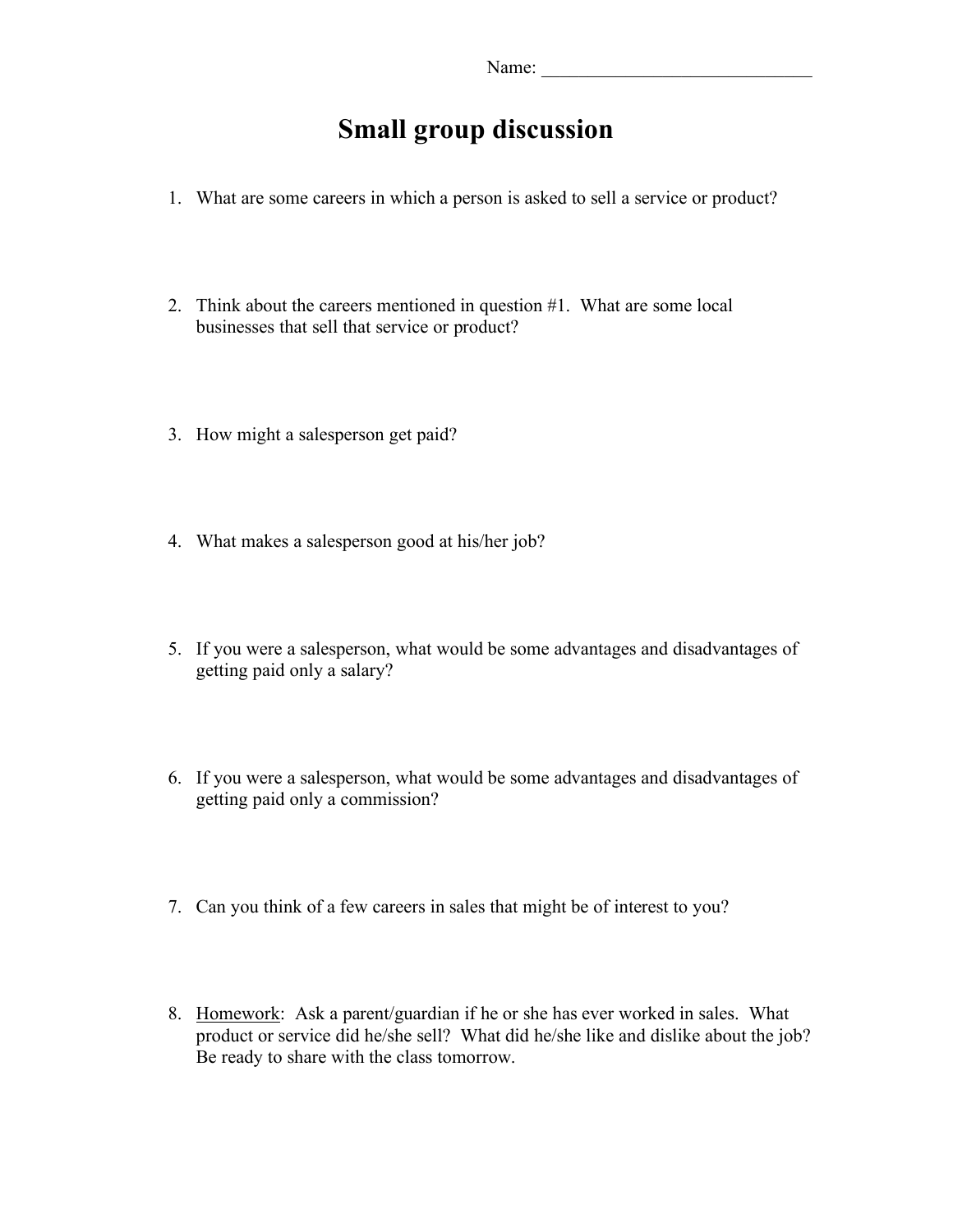## **"I could sell oceanfront property in Montana…"**

#### **Stocks/Bonds**

A transaction at My Fund, Inc. between a stockbroker and someone who wants to buy stocks or mutual funds has an average commission of 45% of what is charged by the bank.

- 1. If My Fund, Inc. charged Mrs. Smith \$2,500 for brokering the purchase of a mutual fund, what is the commission for the broker?
- 2. A customer heard that Bill Gates recently stepped down as CEO of Microsoft, and that the new CEO is expected to make a real push towards the Internet. If this is accomplished, marketplace and stocks are expected to go up. The customer visits the bank and purchases shares in Microsoft stock, which yield earnings of \$12,000 for the bank. What is the commission for the stockbroker that sold the stocks to the customer?

### **Web design/construction**

Coretecs is a small web tech company in Winston-Salem that constructs and maintains websites for the city and local businesses. If a Coretecs employee signs a new customer to a contract, the employee receives a 10% commission for the first year of the contract.

- 3. If an employee sells a one-year service contract that costs \$5,000 per month, what is the total commission that the Coretecs employee can expect to make?
- 4. If an employee sells a two-year service contract that costs \$3,000 per month, what is the total commission that the Coretecs employee can expect to make?

#### **Real estate**

HomeSales Co. is a leader in the real estate industry for all of the Carolinas. Their commission rate for the sale of a home they have listed with their company is 6%. If they have to work with another real estate company in the sale of a home, they have to split the commission with the other company.

5. Suppose you are the listing agent for HomeSales Co. and you sell a home to a customer for \$225,000. How much money have you made for the company?